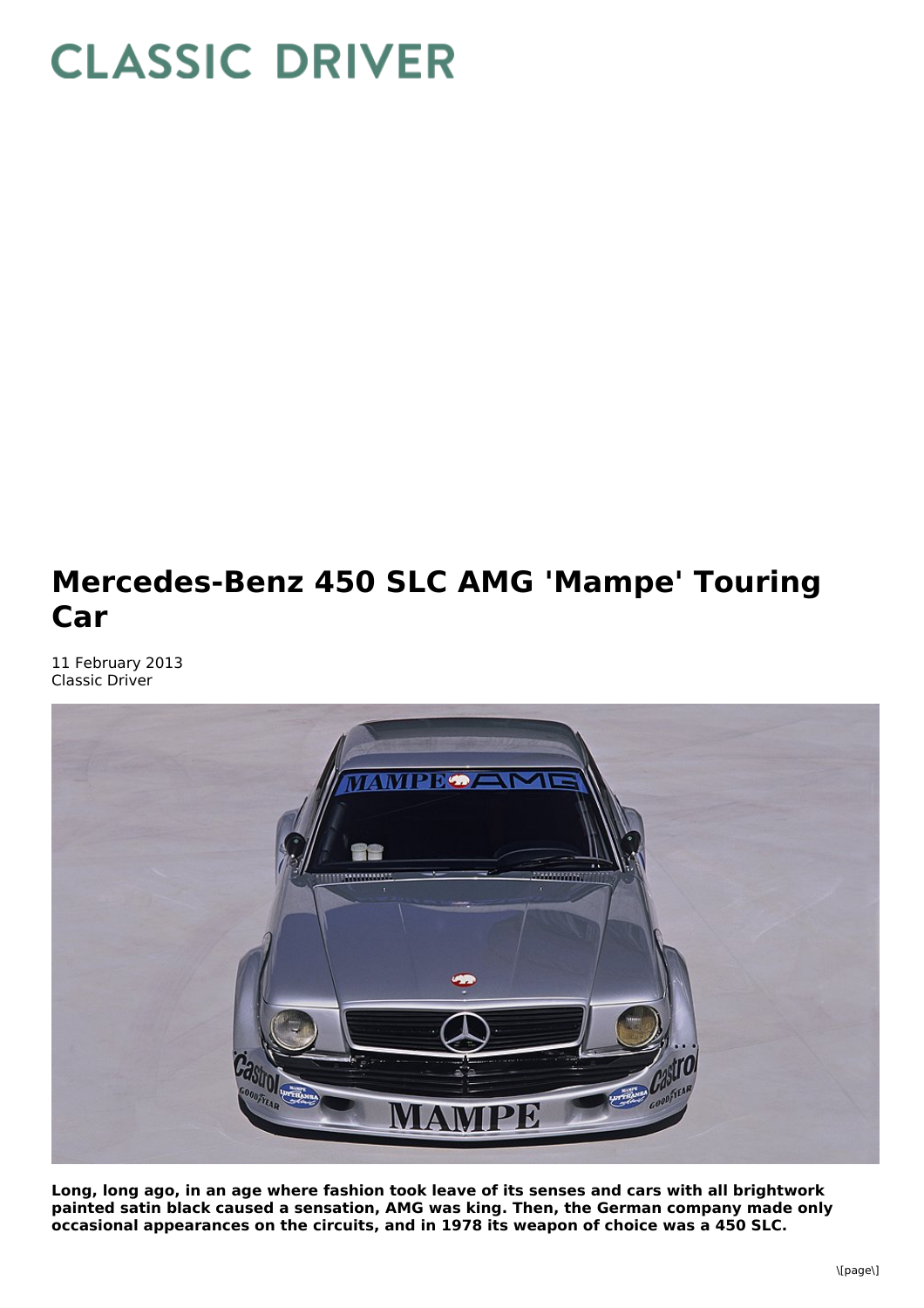It was an impressive machine, with a first-rate, all-German driving team of Hans Heyer (trademark Bavarian hat) and Clemens Schickentanz (implausibly impressive mane of floppy blond hair). They had previously shared AMG's 6.8-litre racing version of the Mercedes-Benz 300 SEL 6.3, the famous Rote Sau.

The car made its entrance in early 1978 as AMG's sole representative in the European Touring Car Championship, then run to Group 2 rules. As a 2+2, it competed with other... ahem... 'saloons' such as BMW's CSL. From a marketing perspective, too, it made sense to use the C107 'Venetian blind' car, which was a staple of the German tuning company's range at the time.



Sponsorship came from German liqueur manufacturer Mampe, eager to promote its 'Lufthansa Cocktail', a drink served on all the airline's flights. The car, the truck and the shiny rally jackets were in patriotic German silver and black. Silver Arrows? Silver blunt instrument, more like.

While AMG's road cars might tote 5.2-litre or 5.4-litre versions of the strong V8, the racing version stayed at its 4,520cc homologated capacity. Power, though, was up from the standard Mercedes' 217HP at 5,000rpm to 375HP at a screaming 6,550rpm.

Thanks also to the homologation process, the big car had to run with a three-speed automatic gearbox — AMG's afterfit 5-speed manual was not a standard option in the range.